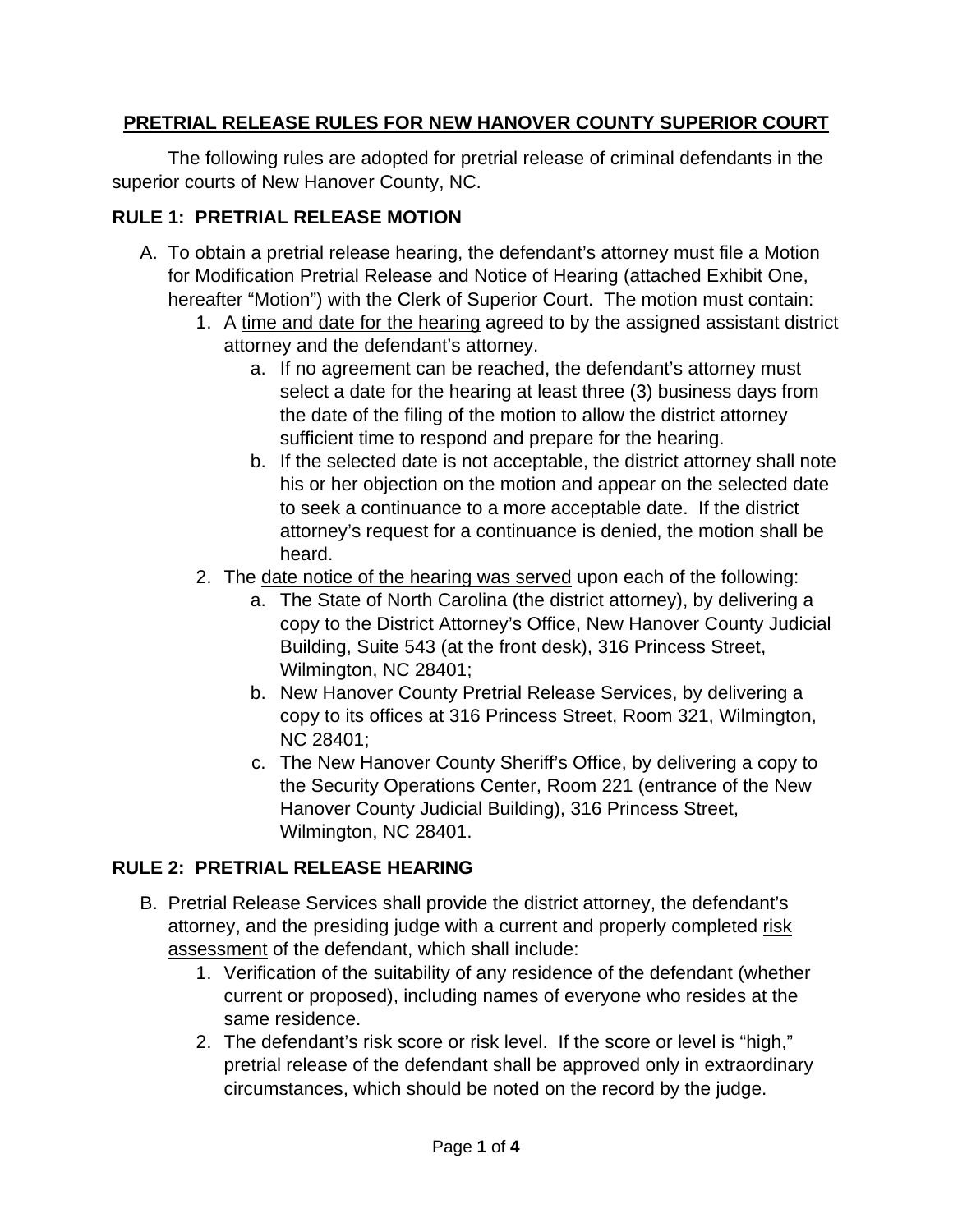- C. Pretrial Release Services shall provide the district attorney, the defendant's attorney, and the judge with a current and properly completed criminal history of the defendant, which shall include:
	- 1. The nature of any prior charges and convictions;
	- 2. Whether the defendant was on probation, parole, or post release supervision at the time of the current offense; and
	- 3. Any past failures to appear or past failures to comply, including any while on pretrial release.
- D. The Clerk of Superior Court shall bring the defendant's file to the hearing.
- E. The Sheriff shall bring the defendant's AOC-CR-200AS (Conditions of Release and Release Order "Blue Sheet") to the hearing.
- F. The hearing may be conducted by video if other video hearings are being conducted in the superior court on the same date.

# **RULE 3: PRETRIAL RELEASE AGREEMENT**

- A. If pretrial release is approved, Pretrial Release Services shall prepare a Pretrial Release Agreement (attached Exhibit Two, hereafter "PRA"). The PRA shall become effective upon the signature of the presiding judge. The PRA shall contain:
	- 1. The amount and type of bond (secured, unsecured, or cash).
	- 2. Any condition(s) and requirement(s) of pretrial release, including, but not limited to:
		- a. Office visits;
		- b. Court appearances;
		- c. No criminal activity;
		- d. Residency requirements;
		- e. Curfew;
		- f. No possession of alcohol or illegal substances;
		- g. Obtain a substance abuse or mental health assessment;
		- h. No contact with victim (or victim's family);
		- i. Obtain anger management counseling;
		- j. No firearm possession;
		- k. House arrest;
		- l. Alcohol monitoring.
	- 3. The consequences of failure to comply with the conditions and requirements of the PRA, including, but not limited to:
		- a. Arrest for willful failure to appear for any court date; or
		- b. Arrest for willful violation of any condition or requirement of the PRA.
	- 4. The signature of the district attorney, indicating whether (s)he consents or does not consent;
	- 5. The signature of Pretrial Release Services;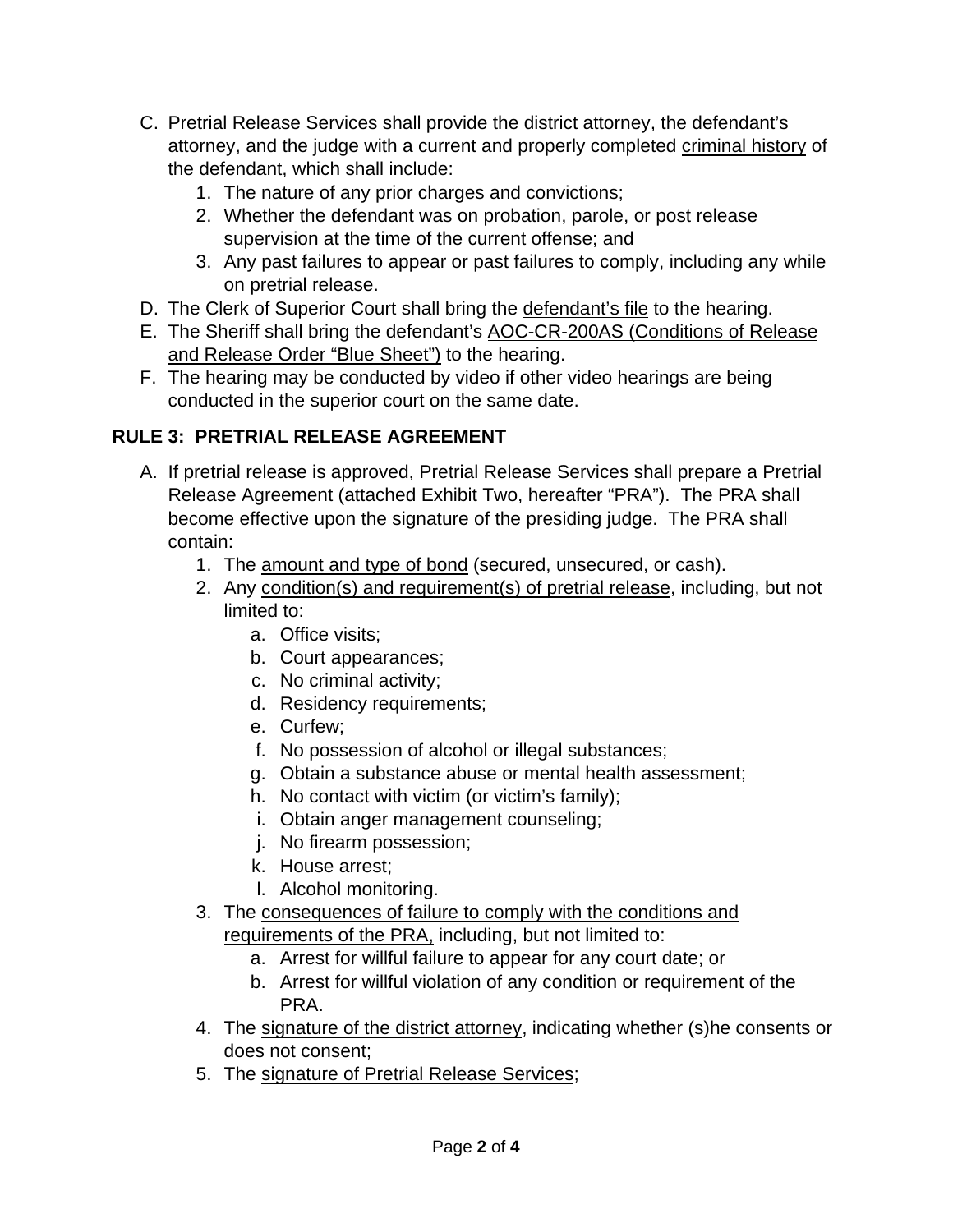- 6. The signature of the Clerk of Superior Court (who shall also place the original PRA and the Blue Sheet in the defendant's file).
- 7. The signature of the defendant's attorney;
- 8. The signature of the defendant.
- B. Pretrial Release Services shall provide the district attorney, the defendant's attorney, the Clerk of Superior Court, and the judge with a filed, true and executed copy of the PRA.
- C. Pretrial Release Services shall keep the district attorney and the defendant's attorney informed of any changes in the condition(s) and/or requirement(s) of the PRA, or of any alleged violation(s) thereof within 24 hours of becoming aware of such change(s) or violation(s).

# **RULE 4: VIOLATIONS OF PRETRIAL RELEASE AGREEMENT**

- A. In the event of an alleged violation of the PRA, Pretrial Release Services shall notify the district attorney, the defendant's attorney, and the Clerk of Superior Court. A hearing shall be scheduled as soon thereafter as practicable before a judge.
- B. If the defendant's PRA provides for immediate arrest and revocation of the agreement upon an alleged violation, an order shall immediately issue upon a proper showing (to the appropriate judicial official) that probable cause exists that the defendant violated the condition(s) and/or requirement(s) of the PRA.
- C. If an order for arrest is issued, the defendant shall be held in custody until the hearing. If the hearing is not held within five (5) working days of the defendant's arrest, (s)he may apply to the court for emergency relief.
- D. At the violation hearing, the judge shall determine whether:
	- 1. The bond set under the PRA should be revoked;
	- 2. The bond should be continued in full force and effect;
	- 3. The bond should be modified, or if any other condition(s) and/or requirement(s) should be added;
	- 4. To take any other action deemed just and proper.

These rules supersede any other local rules previously in effect governing pretrial release policies inconsistent with these rules. If these rules conflict with the North Carolina General Statutes, the North Carolina Constitution, or the United States Constitution, the conflicts are deemed inadvertent and these rules shall be superseded.

These rules and fillable exhibits can be found online at www.nccourts.org. Go to New Hanover County and click on "Local Rules" on the left column.

ADOPTED AS LOCAL RULES FOR PRETRIAL RELEASE IN THE CRIMINAL SUPERIOR COURT OF NEW HANOVER COUNTY, NC, THIS THE 1st DAY OF JUNE 2014.